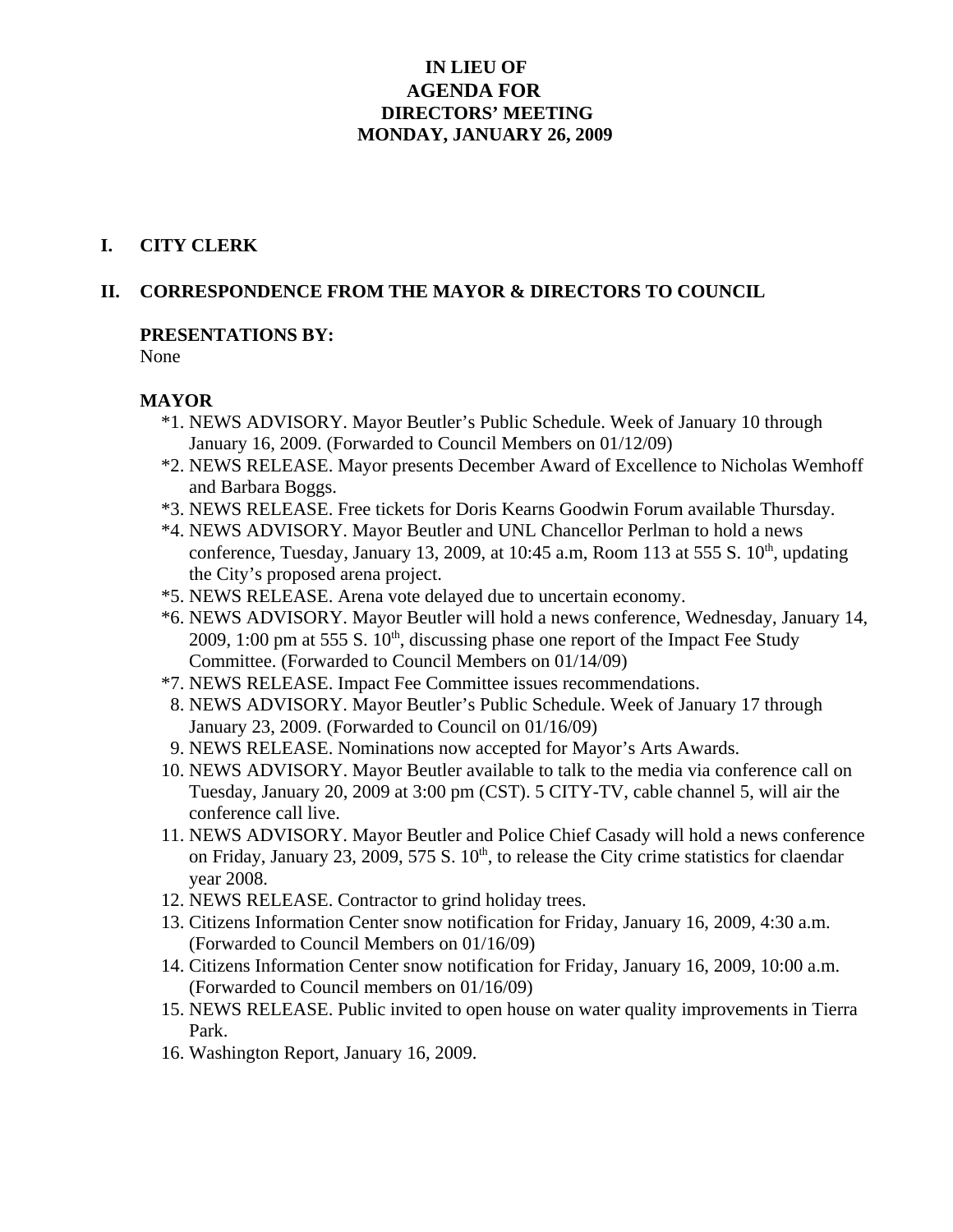## **CITIZEN INFORMATION CENTER**

- \*1. Cable TV Advisory Board Meeting Agenda of January 22, 2009. a) Complaints received about Time Warner.
- 2. Cable TV Advisory Board Minutes, July 24, 2008.

## **CITY LIBRARIES**

- 1. NEWS RELEASE. African American Read-In. Readings held at Eiseley Branch Library, 1530 Superior Street, Thursday, February 5, 2009 at 12:00 noon.
- 2. NEWS RELEASE. Title nominations now being accepted to be read as part of the 2009 One Book - One Lincoln community reading program.
- 3. NEWS RELEASE. Sundays at Your Library. Expanded service hours at several locations.

## **PLANNING**

- \*1. Action by Planning Commission, January 14, 2009.
- 2. Nebraska Capitol Environs Commission January meeting cancelled.
- 3. Memorandum regarding Bill #09-6. Change of Zone No. 08063, Text amendment relating to electronic copy signs for churches, schools and community playhouses.

## **PLANNING COMMISSION FINAL ACTION**

- \*1. Special Permit No. 08050. Expansion of nonstandard dwelling, 827 North 33rd Street. Resolution No. PC-01152.
- 2. Special Permit No. 08041. Stone Haven Community Unit Plan. S.W. 12<sup>th</sup> Street and West Denton Road. Resolution No. PC-01153.

## **URBAN DEVELOPMENT**

\*1. Reply to Michael Reinmiller from Kenneth D. Smith, City Parking Manager, regarding correspondence of January 4, 2009 on downtown parking (Correspondence included).

## **III. COUNCIL RFI'S & CITIZENS CORRESPONDENCE TO INDIVIDUAL COUNCIL MEMBERS**

#### **ROBIN ESCHLIMAN**

1. Email from Richard Todd regarding railroad cars parked parallel to Highway 2 and  $40<sup>th</sup>$  to 48<sup>th</sup> Street for extended time period.

## **IV. CORRESPONDENCE FROM CITIZENS TO COUNCIL**

- \*1. Correspondence through InterLinc from Brendan Evans in support of the proposed sign for the Lincoln Community Playhouse. (Delivered to Council Members on 01/12/09 before formal Council Meeting)
- \*2. Email from Perry Haralson in support of an electronic sign for the Community Playhouse. (Delivered to Council Members on 01/12/09 before formal Council Meeting)
- \*3. Email from Anthony Messineo in support of a sign proposed for the Lincoln Community Playhouse. (Delivered to Council Members on 01/12/09 before formal Council Meeting)
- \*4. Community Health Endowment (CHE) elects officers and welcomes new trustees.
- \*5. Letter from Joyce Richter in opposition to Doctor Johns business being permitted to operate.